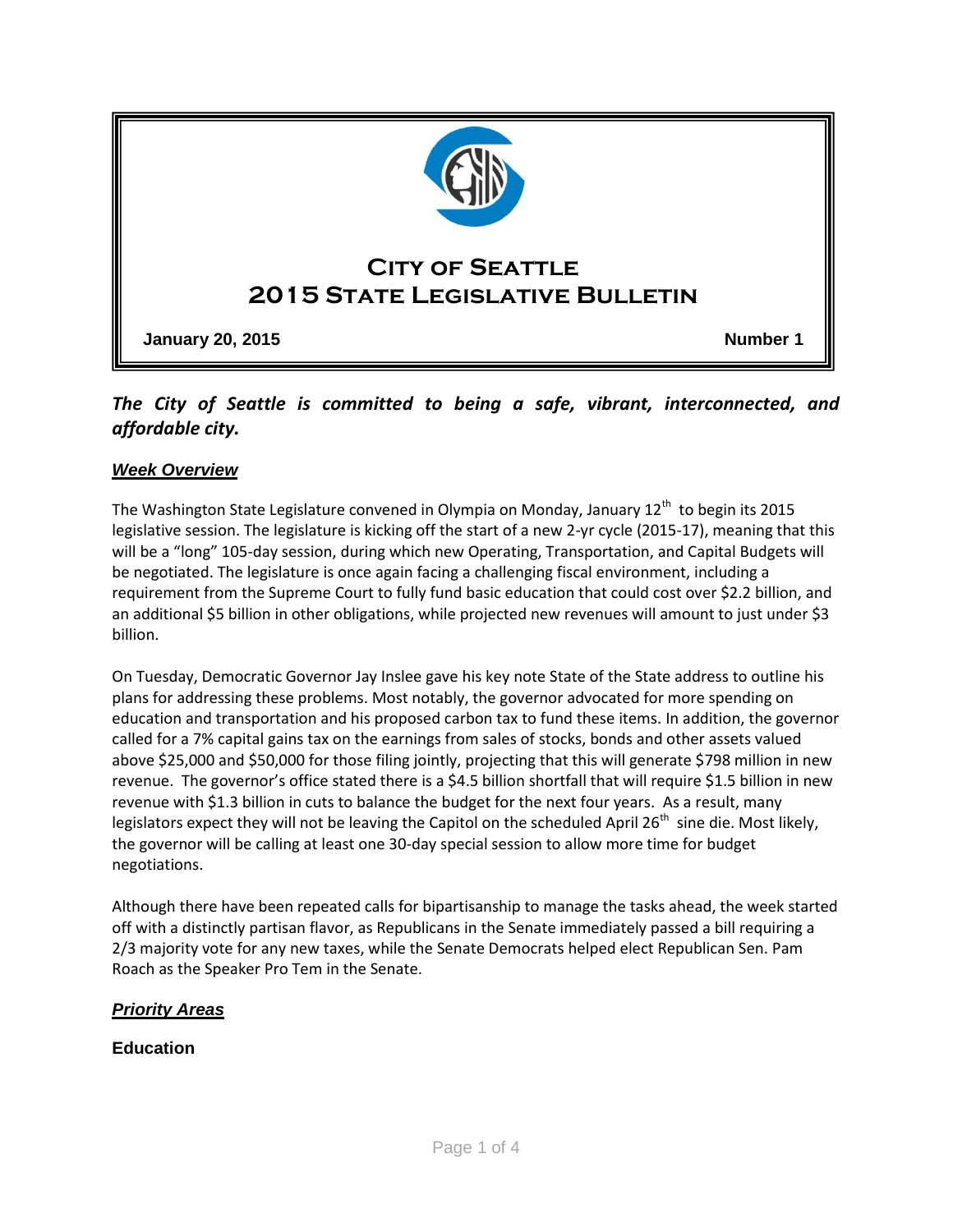One of the top issues this session is education funding. During the interim, the Supreme Court issued an order to state lawmakers that they must show significant progress towards meeting McCleary funding responsibilities, or they will be held in contempt of the court. The governor's draft budget includes the largest ever state investment in early learning, which is a \$1.3 billion increase broken down like this:

- $\circ$  \$448 million for reducing K-to-3 class sizes to 17 (to partially address the I-1351 regulations voted in this fall)
- o \$108 million to implement full-day kindergarten statewide; and
- o \$752 million for fully funding MSOC (maintenance, supplies, and operating costs) in 2015- 2016.

To date the Senate Republican Chair of the Ways and Means committee remains committed to the idea that education goals can be met primarily through reforms and cuts, with taxes remaining a last resort; while the lead Democratic budget writer in the House has stated that increased revenues are the only option left available. One Wednesday, Senate Ways & Means passed SB 5063. This legislation would funnel two-thirds of all state revenue growth to education.

## **Safety Net and Housing**

As was the case last year, stakeholders will be working to hold the line on cuts to the Housing Trust Fund, HEN and ABD funding as well as on other crucial social service programs. We expect to see a bill on Medicaid Supported Housing and bills to respond to another Supreme Court ruling on how mentally ill patients are treated in our judicial and health systems. On that last issue, 22 Representatives this week introduced HB 1258 regarding detention decisions under the Involuntary Treatment Act.

On Thursday, Jan 15<sup>th</sup>, the House Local Government Committee heard testimony on a bill (HB 1084) sponsored by Seattle representatives Gerry Pollet and Gael Tarleton that seeks to transfer some land use regulatory decision making on boundary lot change notices from the City to the State. The City testified in opposition to the bill, citing as reason the loss of local control and the singling out of Seattle as the only jurisdiction to be subject to these new rules. Testimony continues on the bill next week, with DPD representatives present.

A bill, SB 5026, to guarantee contraceptive coverage for women employees was pre-filed prior to session. Twenty-two Democrat Senators have co-sponsored the bill.

House and Senate members reintroduced a bill to streamline Tenant Screening reports, HB 1257 and SB 5123. Senator Miloscia prime-sponsored a bi-partisan bill (SB 5208) to allow the use of lodging taxes to finance workforce housing. Rep Zach Hudgins filed HB 1295 concerning Breakfast After the Bell programs.

## **Environment**

Governor Inslee is committed to using a carbon tax mechanism to help lower carbon emissions in the state while raising revenue for critical needs. He introduced bills SB 5283/HB 1314 to implement a carbon pollution market program this week. The plan targets approximately 130 of the state's top polluters to pay for emissions, based on the amount they produce, and is expected to raise an eventual \$1 billion. Revenues get distributed as follows: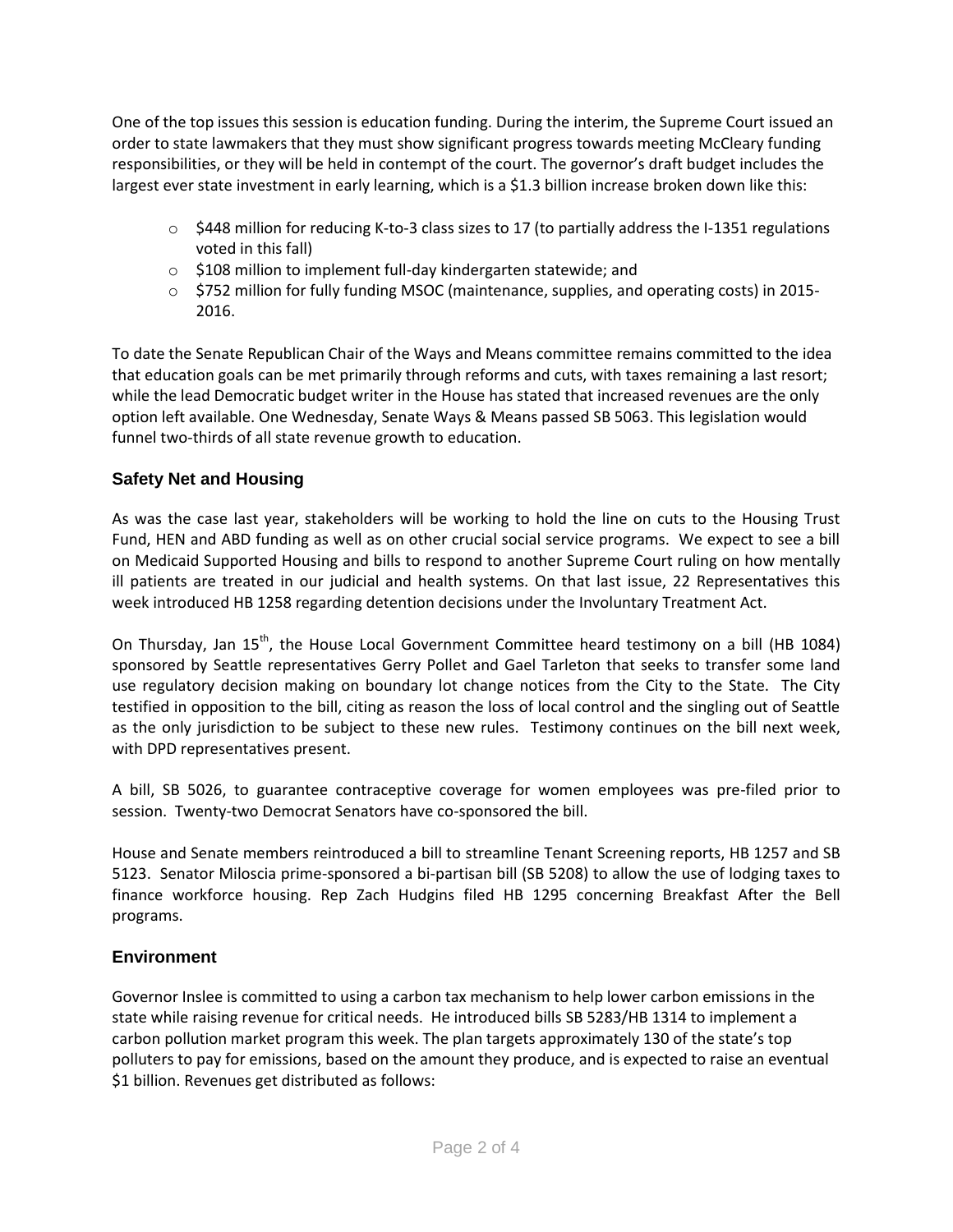- o 40% general fund
- o 40% transportation (inc. transit)
- o 2% housing trust fund
- o 2% "carbon pollution competitiveness tax credit (which is not defined but for trade exposed/energy dependent industries)
- o 2% to assist working families (likely tied to the Earned Income Tax Credit)
- o Remainder: administrative costs and "other"

A bill (SB 5057) seeking to address the issue of oil transportation by rail through the state was introduced in the Senate Energy and Environment Committee by Republican Senator Doug Ericksen. A competing bill from the Governor on this issue is expected in the next two weeks.

### **Transportation**

For the past two years, legislators have been trying to negotiate a transportation package. However, with Republicans controlling the Senate and Democrats in control of the House, finding a successful middle ground has been elusive. For the second consecutive year, in his State of the State address, the governor announced he would like to see a transportation funding package passed this session. Both the former House and the Senate versions of the transportation package include gas tax increases of over 10 cents per gallon, which would allow for as much as \$12 billion in projects over the next twelve years. Republicans continue to push for transportation reforms.

WSDOT will be presenting an update on the Viaduct Replacement and the 520 Floating bridge projects to the Senate Transportation committee on Thursday, January 22<sup>nd</sup>.

Sen Habib is working on a draft bill that would regulate Transportation Network Companies (TNC's) at the state level. OIR and SDOT have been in regular dialogue with the Senator with our suggestions and concerns and hope to see a final bill that will be acceptable to all stakeholders.

### **Public Safety**

In a challenge to the recently passed Initiative 594, Representative Matt Shea introduced HB 1245, to repeal many of the background check provisions in that initiative.

Senator Jeanne Kohl-Welles this week submitted SB 5277 which would change the penalties for patronizing a prostitute to a gross misdemeanor.

On the continuing attempts to reconcile the medical marijuana market with the I-502 recreational market, Sen Ann Rivers has introduced an omnibus bill, SB 5052, and expects to file a number of smaller bills dealing with revenue and other issues. And Senator Kohl-Welles is expected to file an omnibus bill of her own in the coming weeks.

### *Looking Ahead*

Bills that OIR will be tracking in the coming week will be the continuing testimony on the Lot Boundary Bill (HB 1084), a water district assumption bill (SB 5048) introduced by Sen. Chase, two capital budget bills introduced by the Governor (HB 1115 and HB 1116), SB 5208 on workforce housing, SB 5123 on